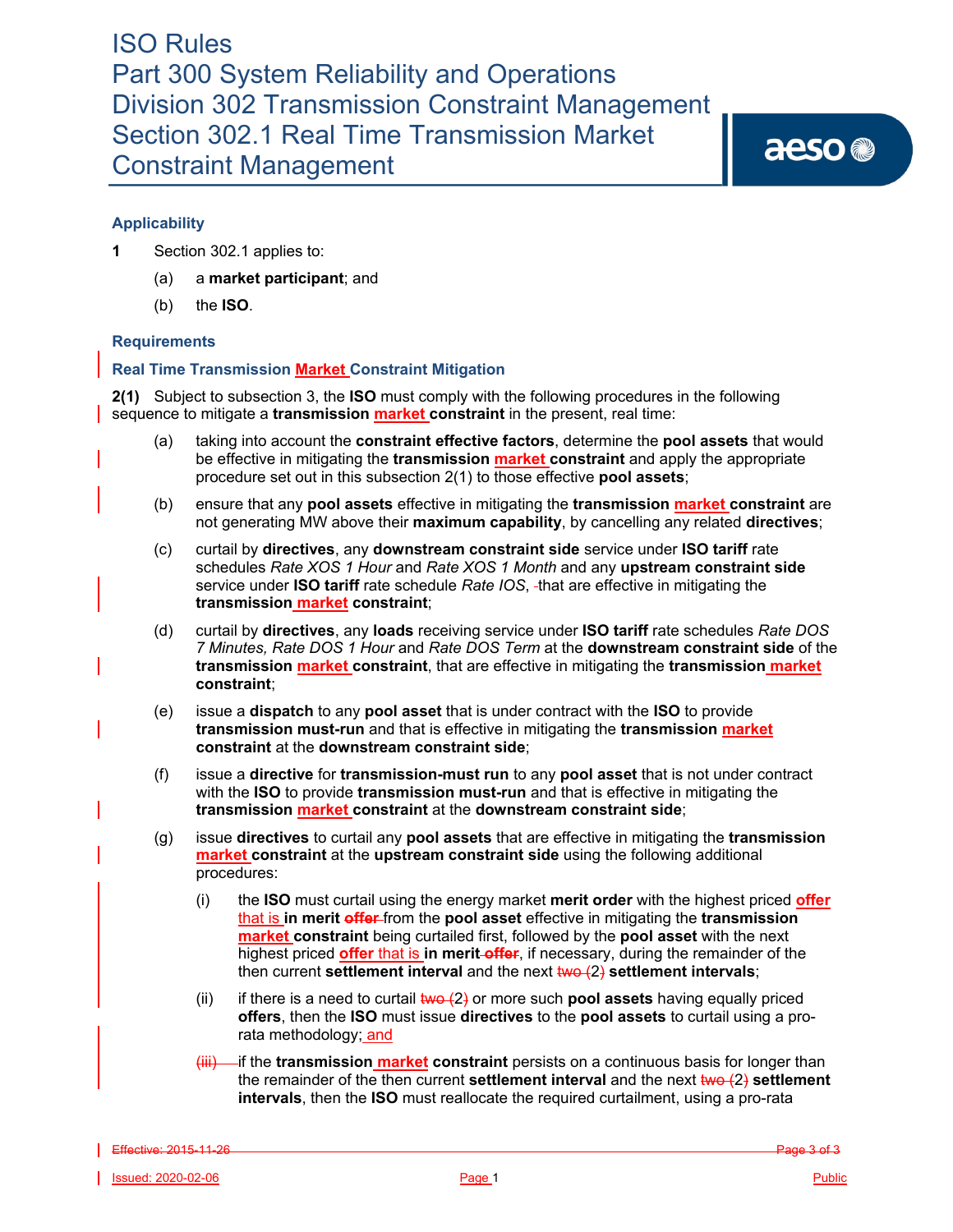methodology, to all **pool assets** having in merit **offers** that are **in merit** that are effective in mitigating the transmission **market constraint**; and

### and

- (h) curtail by **directives** any **loads** receiving service under **ISO tariff** rate schedule *Rate DTS* at the **downstream constraint side** of the **transmission market constraint**, if so required by the **reliability** criteria*,* using the following procedures:
	- (i) the **ISO** must allocate the **load** curtailment using the energy market **merit order** with the lowest priced effective **bid** being curtailed first, followed by the next lowest priced effective **bid**, if necessary; and
	- (ii) if there is a need to curtail **loads** with equal price **bids**, or there are no **bids** remaining, then the **ISO** must curtail using a pro-rata methodology.

**(2)** The **ISO** must comply with the following procedures in order to restore the energy balance to the **interconnected electric system**:

- (a) -where the procedures set out in subsectionsubsections  $2(1)(e)$  or  $\frac{(2(1)(f)}{(f)}$  are used, issue **dispatches for dispatch down service** in accordance with section 204.2 of the **ISO rules**, *Issuing Dispatches for Dispatch Down Service*; and
- (b) except where the procedures set out in subsection  $2(1)(e)$  and  $\frac{2(1)}{(f)}$  are used:
	- (i) in circumstances where the **ISO** has notice of a **transmission market constraint** that is anticipated to be of a significant duration and magnitude, as determined by the **ISO**  acting reasonably, issue a **dispatch** to any **pool asset** that is effective in restoring the energy balance to the **interconnected electric system** and that is under contract with the **ISO** to provide **transmission must-run** in accordance with sectionSection 205.8 of the **ISO rules** –, *Transmission Must-Run* and sectionSection 301.2 of the **ISO rules** –, *ISO Directives,* and issue dispatches for **dispatch down service** in accordance with sectionSection 204.2 of the **ISO rules** - *Issuing Dispatches for Dispatch Down Service*; and
	- (ii) in all other circumstances, or where necessary to supplement the volume **dispatched** for **transmission must-run** in subsection 2(2)(b)(i), issue **dispatches** for **transmission constraint rebalancing**, in accordance with the energy market **merit order**, and make payment to a **pool participant** with a **source asset** that has provided energy for **transmission constraint rebalancing** in accordance with subsection 7(1) of sectionSection 103.4 of the **ISO rules**., *Power Pool Financial Settlement.*

**(3)** With regard to any of the procedures set out in subsection 2(1) that involve **pool asset** or **load** curtailment, if the **pool asset** or **load** is supplying both **ancillary services** and energy production, then the **ISO** must first curtail **ancillary services** before energy production.

**(4)** When a **transmission market constraint** has activated or is expected by the **ISO** to activate a **remedial action scheme,** then after the **ISO** has ensured that the **interconnected electric system** is operating in a safe and reliable mode, the **ISO** must recommence the procedural sequence set out in subsection 2(1) to manage the **transmission market constraint**.

# **Additional Real Time Constraint Management Procedures**

**3** As the circumstances may warrant, the **ISO** may take into account the following alternative or complementary procedures to mitigate any present, real time **transmission market constraint**:

(a) if the result of following the procedures set out in subsection  $2(1)(g)(i)$  will be to curtail any **pool asset** below its **minimum stable generation** level but the **ISO** expects the